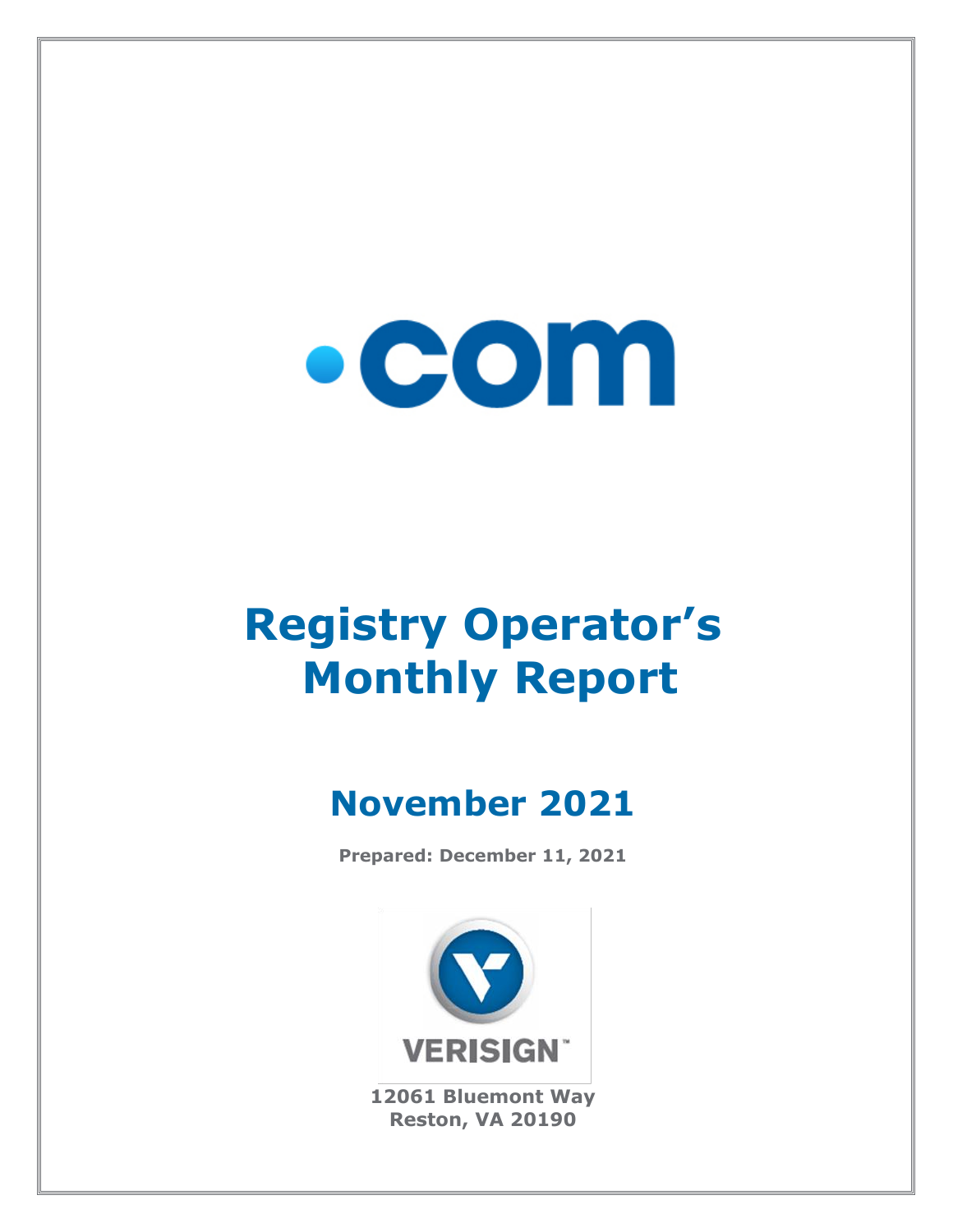As required by the.com Registry Agreement (Section  $3.1(c)(iv)$ ), this report provides an overview of Verisign Registry activity through the end of the reporting month. The information is primarily presented in table and chart format with text explanations as deemed necessary. **The information is provided to satisfy requirements listed in Appendix 4A of the .com Registry Agreement.** In accordance with Appendix 4A, "ICANN will use reasonable commercial efforts to preserve the confidentiality of the information reported until three (3) months after the end of the month to which the reports relate."

Information is organized as follows:

| 1. Service Level Agreement Performance Report (Appendix 4A, Item 1)3 |  |  |
|----------------------------------------------------------------------|--|--|
|----------------------------------------------------------------------|--|--|

- [2. Per-Registrar Transactions Report \(Appendix 4A,](#page-3-0) Item 2)................................4
- [3. Registry Functions Activity Report \(Appendix 4A, Item 3\)................................8](#page-7-0)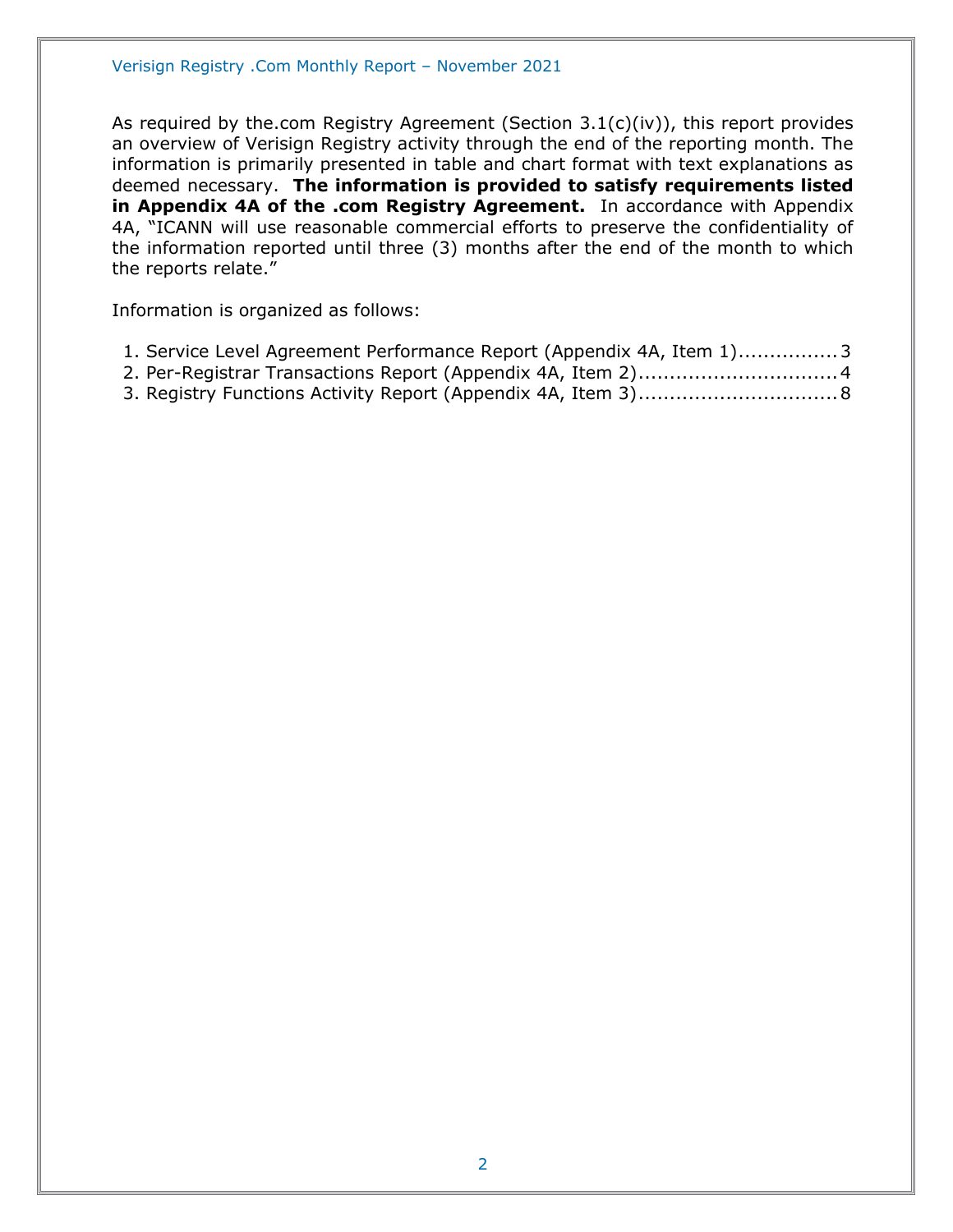#### <span id="page-2-0"></span>**1. Service Level Agreement Performance Report (Appendix 4A, Item 1)**

**Table 1** compares Service Level Agreement (SLA) Requirements with actual performance measures for the reporting month. In accordance with Section 3.1(d)(ii) of the .com Registry Agreement, the performance specifications for the operation of the .com TLD are set forth in in Appendix 7 of the .com Registry Agreement.

#### **Metric .com SLA Requirement Actual Performance Service Availability** SRS 99.99% Year 100% - (0 minutes Unplanned Downtime YTD) 30 Minutes/Month (Unplanned) | 0 minutes (Unplanned) DNS Name Server | 100% / Month | 100% Whois 100% / Month 100% **Planned Outage Duration** SRS – Regular | 45 Minutes / Month | 0 hours 13 minutes SRS - Extended 4 Hours (240 Minutes) / 1 Per Year 0 hours 00 minutes - Last Outage Taken October 2020 SRS - Extended 8 Hours (480 Minutes) / 1 Every 3 Years 0 minutes – None Taken Since June 2005 DNS Name Server  $\begin{array}{ccc} \hline \text{Not} & \text{Allowed} & \text{O} & \text{O} \\ \hline \end{array}$ Whois  $\vert$  Not Allowed  $\vert$  0 minutes **Planned Outage Timeframe** SRS | 0100 – 0900 UTC Sunday 0100 – 0113 UTC Sunday 11/14/2021 DNS Name Server | Not Allowed | Not Applicable Whois  $\vert$  Not Allowed  $\vert$  Not Applicable **Planned Outage Notification** SRS 30 Days General Maintenance 10/14/2021 90 Days Updates and Upgrades | Not Applicable DNS Name Server | Not Allowed | Not Applicable Whois | Not Allowed | Not Applicable **Processing Time** Check Domain Average 25 milliseconds for 95% 0.49 milliseconds Add / Create Domain Average 1.1 50 milliseconds for 95% 1.1 0.80 milliseconds Delete Domain Average 100 milliseconds for 95% 13.58 milliseconds Modify / Update Domain Average 100 milliseconds for 95% 12.30 milliseconds Whois Query 5 milliseconds for 95% 0.71 milliseconds

#### **Table 1 – .com Service Level Agreement Performance**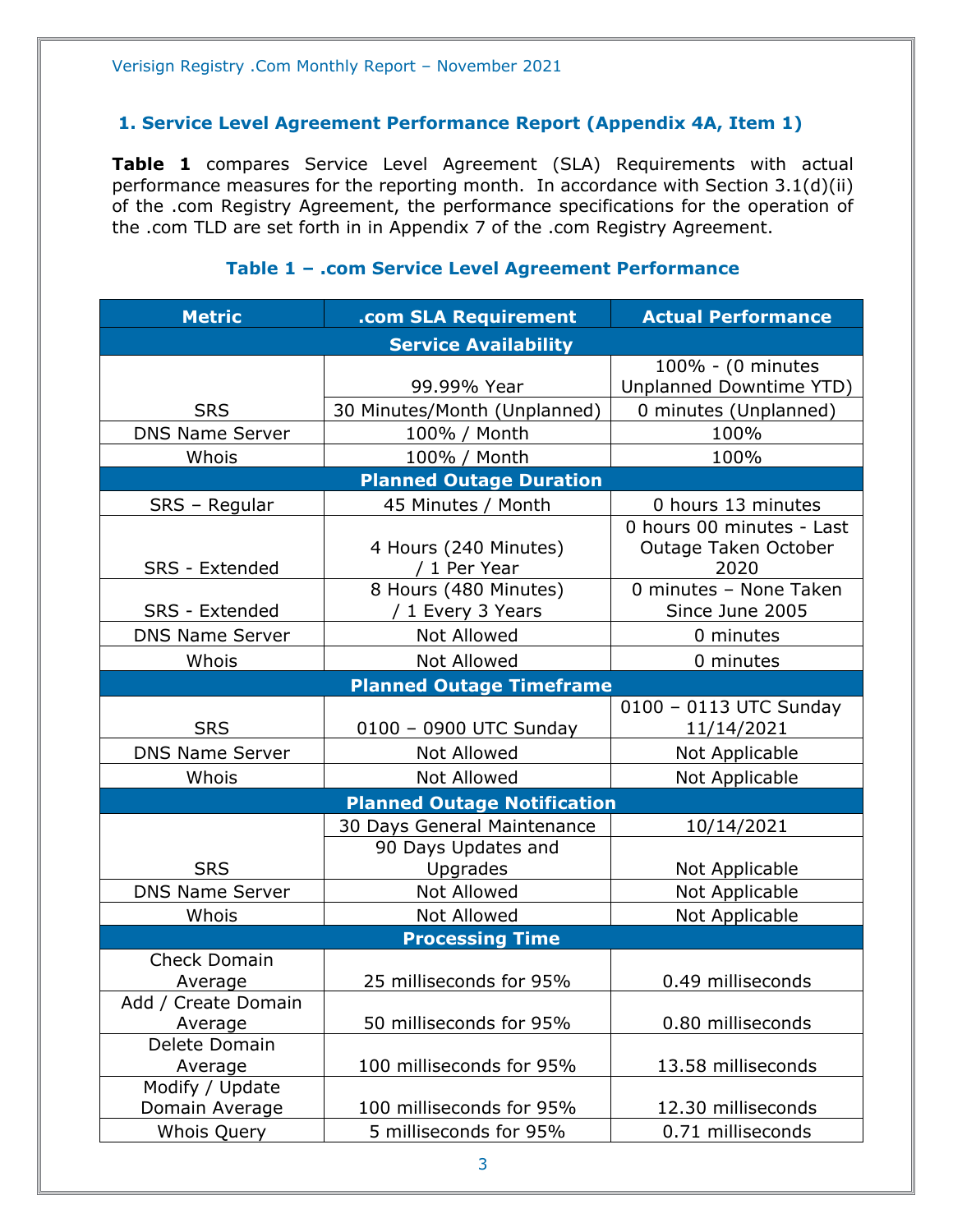| <b>Metric</b>           | .com SLA Requirement     | <b>Actual Performance</b> |  |
|-------------------------|--------------------------|---------------------------|--|
| <b>DNS Name Server</b>  |                          |                           |  |
| Resolution              | 100 milliseconds for 95% | 1.15 milliseconds         |  |
| <b>Update Frequency</b> |                          |                           |  |
| <b>DNS Name Server</b>  | 3 Minutes for 95%        | 16.55 seconds             |  |
| Whois                   | 3 Minutes for 95%        | 16.67 seconds             |  |

#### <span id="page-3-0"></span>**2. Per-Registrar Transactions Report (Appendix 4A, Item 2)**

The table below defines the fields that are included in the .COM Per-Registrar Transactions Report, which is provided in accordance with Appendix 4A.

| Field # | <b>Field Name</b> | <b>Description</b>                                                                                                                                                                                                                                                                                                            |
|---------|-------------------|-------------------------------------------------------------------------------------------------------------------------------------------------------------------------------------------------------------------------------------------------------------------------------------------------------------------------------|
| 01      | registrar-name    | Registrar's full corporate name as registered with<br><b>IANA</b>                                                                                                                                                                                                                                                             |
| 02      | iana-id           | For cases where the registry operator acts as<br>registrar (i.e., without the use of an ICANN<br>accredited registrar) either 9998 or 9999 should<br>be used depending on registration type, otherwise<br>the sponsoring Registrar IANA id should be used<br>as specified in<br>http://www.iana.org/assignments/registrar-ids |
| 03      | total-domains     | total domains under sponsorship in any EPP<br>status but pendingCreate that have not been<br>purged                                                                                                                                                                                                                           |
| 04      | total-nameservers | total name servers (either host objects or name<br>server hosts as domain name attributes)<br>associated with domain names registered for the<br>TLD in any EPP status but pendingCreate that<br>have not been purged                                                                                                         |
| 05      | net-adds-1-yr     | number of domains successfully registered (i.e.,<br>not in EPP pendingCreate status) with an initial<br>term of one (1) year (and not deleted within the<br>add grace period). A transaction must be<br>reported in the month the add grace period ends.                                                                      |
| 06      | net-adds-2-yr     | number of domains successfully registered (i.e.,<br>not in EPP pendingCreate status) with an initial<br>term of two (2) years (and not deleted within the<br>add grace period). A transaction must be<br>reported in the month the add grace period ends.                                                                     |
| 07      | net-adds-3-yr     | number of domains successfully registered (i.e.,<br>not in EPP pendingCreate status) with an initial<br>term of three (3) years (and not deleted within<br>the add grace period). A transaction must be<br>reported in the month the add grace period ends.                                                                   |
| 08      | net-adds-4-yr     | number of domains successfully registered (i.e.,<br>not in EPP pendingCreate status) with an initial                                                                                                                                                                                                                          |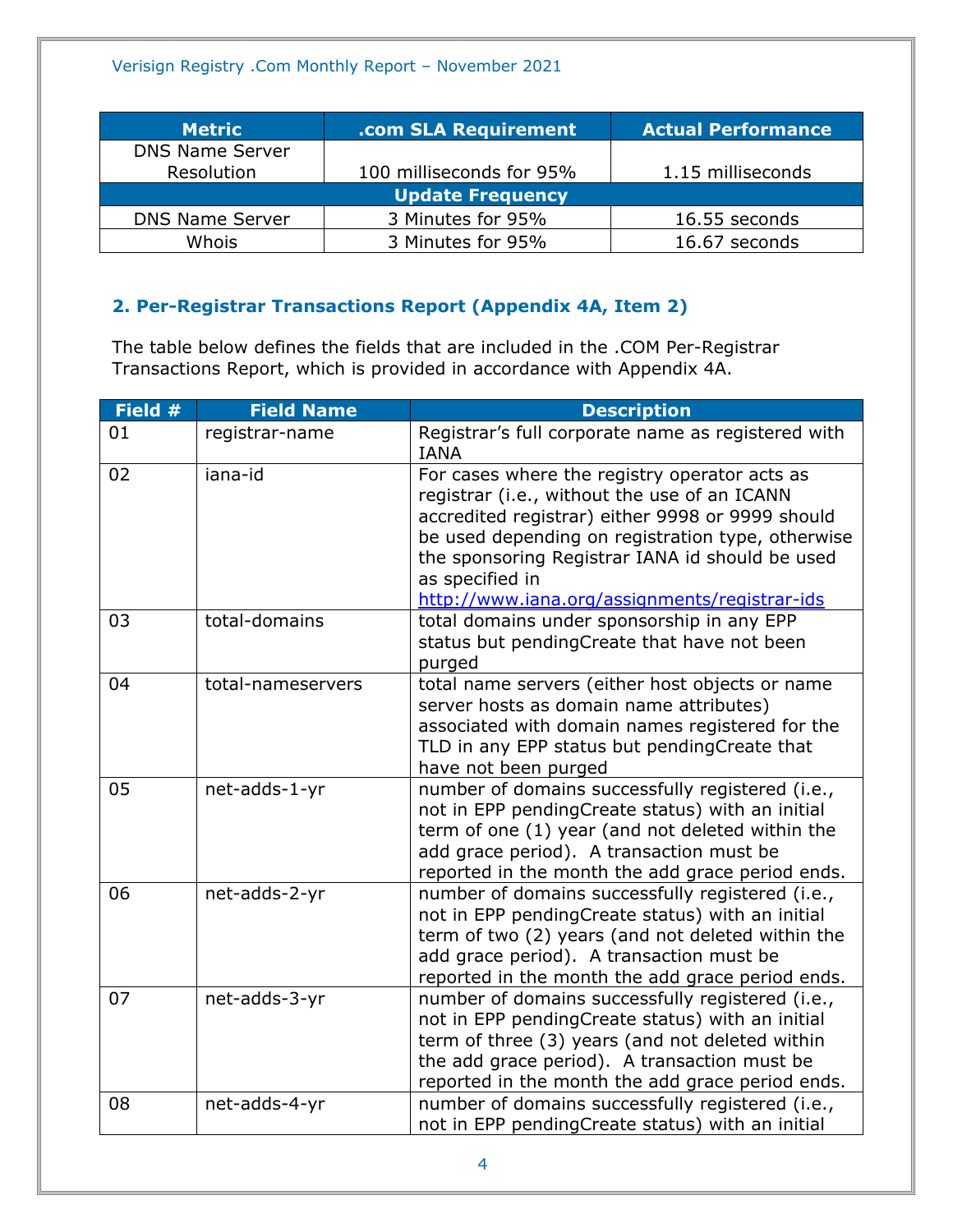| Field # | <b>Field Name</b> | <b>Description</b>                                                                      |
|---------|-------------------|-----------------------------------------------------------------------------------------|
|         |                   | term of four (4) years (and not deleted within the                                      |
|         |                   | add grace period). A transaction must be                                                |
|         |                   | reported in the month the add grace period ends.                                        |
| 09      | net-adds-5-yr     | number of domains successfully registered (i.e.,                                        |
|         |                   | not in EPP pendingCreate status) with an initial                                        |
|         |                   | term of five (5) years (and not deleted within the                                      |
|         |                   | add grace period). A transaction must be                                                |
|         |                   | reported in the month the add grace period ends.                                        |
| 10      | net-adds-6-yr     | number of domains successfully registered (i.e.,                                        |
|         |                   | not in EPP pendingCreate status) with an initial                                        |
|         |                   | term of six (6) years (and not deleted within the                                       |
|         |                   | add grace period). A transaction must be                                                |
|         |                   | reported in the month the add grace period ends.                                        |
| 11      | net-adds-7-yr     | number of domains successfully registered (i.e.,                                        |
|         |                   | not in EPP pendingCreate status) with an initial                                        |
|         |                   | term of seven (7) years (and not deleted within                                         |
|         |                   | the add grace period). A transaction must be                                            |
|         |                   | reported in the month the add grace period ends.                                        |
| 12      | net-adds-8-yr     | number of domains successfully registered (i.e.,                                        |
|         |                   | not in EPP pendingCreate status) with an initial                                        |
|         |                   | term of eight (8) years (and not deleted within                                         |
|         |                   | the add grace period). A transaction must be                                            |
|         |                   | reported in the month the add grace period ends.                                        |
| 13      | net-adds-9-yr     | number of domains successfully registered (i.e.,                                        |
|         |                   | not in EPP pendingCreate status) with an initial                                        |
|         |                   | term of nine (9) years (and not deleted within the                                      |
|         |                   | add grace period). A transaction must be                                                |
|         |                   | reported in the month the add grace period ends.                                        |
| 14      | net-adds-10-yr    | number of domains successfully registered (i.e.,                                        |
|         |                   | not in EPP pendingCreate status) with an initial                                        |
|         |                   | term of ten (10) years (and not deleted within the                                      |
|         |                   | add grace period). A transaction must be                                                |
| 15      |                   | reported in the month the add grace period ends.                                        |
|         | net-renews-1-yr   | number of domains successfully renewed (i.e.,<br>not in EPP pendingRenew status) either |
|         |                   | automatically or by command with a new renewal                                          |
|         |                   | period of one (1) year (and not deleted within the                                      |
|         |                   | renew or auto-renew grace period). A transaction                                        |
|         |                   | must be reported in the month the renew or auto-                                        |
|         |                   | renew grace period ends.                                                                |
| 16      | net-renews-2-yr   | number of domains successfully renewed (i.e.,                                           |
|         |                   | not in EPP pendingRenew status) either                                                  |
|         |                   | automatically or by command with a renewal                                              |
|         |                   | period of two (2) years (and not deleted within                                         |
|         |                   | the renew or auto-renew grace period). A                                                |
|         |                   | transaction must be reported in the month the                                           |
|         |                   | renew or auto-renew grace period ends.                                                  |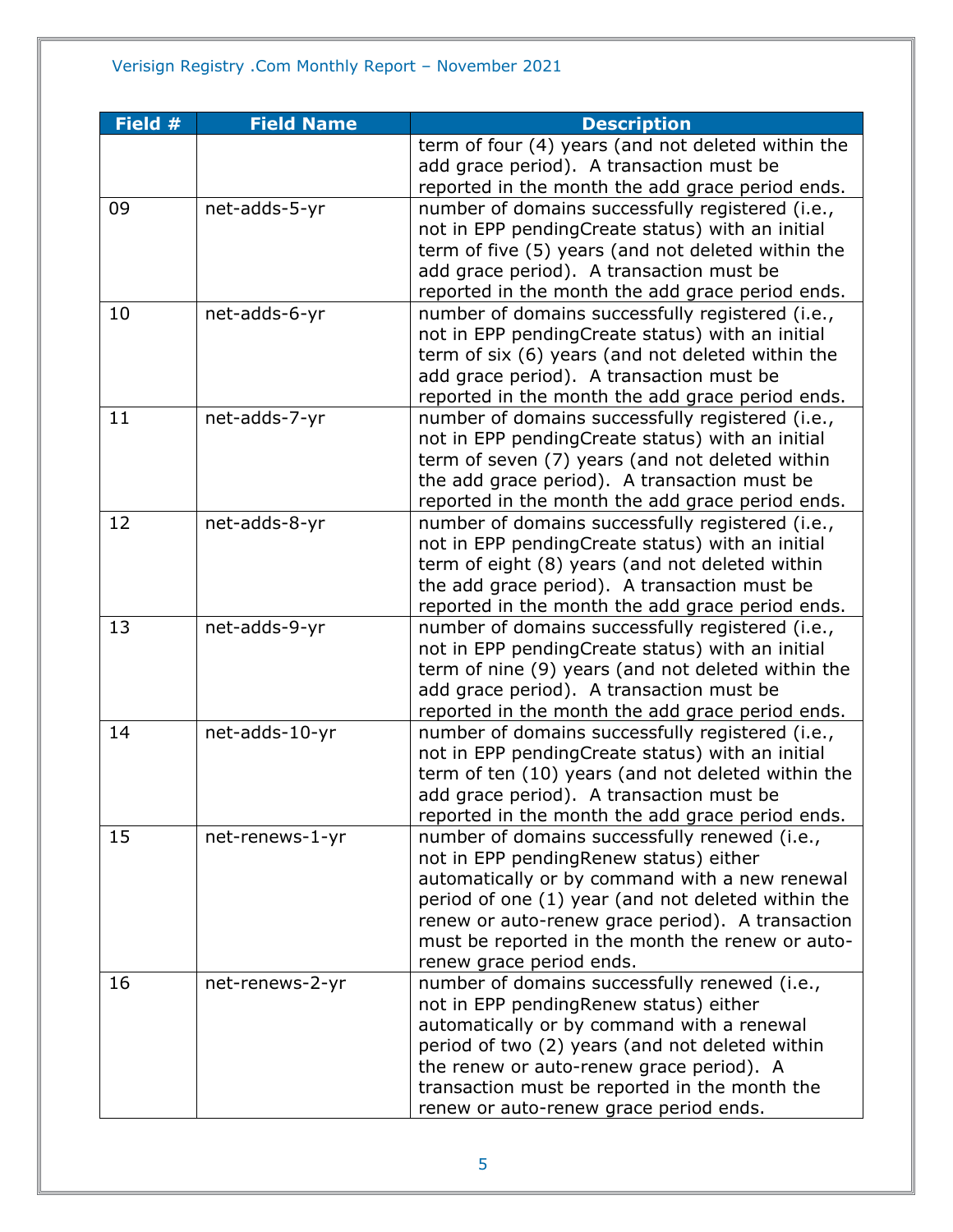| Field # | <b>Field Name</b> | <b>Description</b>                                                                                  |
|---------|-------------------|-----------------------------------------------------------------------------------------------------|
| 17      | net-renews-3-yr   | number of domains successfully renewed (i.e.,                                                       |
|         |                   | not in EPP pendingRenew status) either                                                              |
|         |                   | automatically or by command with a new renewal                                                      |
|         |                   | period of three (3) years (and not deleted within                                                   |
|         |                   | the renew or auto-renew grace period). A                                                            |
|         |                   | transaction must be reported in the month the                                                       |
|         |                   | renew or auto-renew grace period ends.                                                              |
| 18      | net-renews-4-yr   | number of domains successfully renewed (i.e.,                                                       |
|         |                   | not in EPP pendingRenew status) either                                                              |
|         |                   | automatically or by command with a new renewal                                                      |
|         |                   | period of four (4) years (and not deleted within                                                    |
|         |                   | the renew or auto-renew grace period). A                                                            |
|         |                   | transaction must be reported in the month the                                                       |
|         |                   | renew or auto-renew grace period ends.                                                              |
| 19      | net-renews-5-yr   | number of domains successfully renewed (i.e.,                                                       |
|         |                   | not in EPP pendingRenew status) either                                                              |
|         |                   | automatically or by command with a new renewal                                                      |
|         |                   | period of five (5) years (and not deleted within                                                    |
|         |                   | the renew or auto-renew grace period). A                                                            |
|         |                   | transaction must be reported in the month the                                                       |
|         |                   | renew or auto-renew grace period ends.                                                              |
| 20      | net-renews-6-yr   | number of domains successfully renewed (i.e.,                                                       |
|         |                   | not in EPP pendingRenew status) either                                                              |
|         |                   | automatically or by command with a new renewal                                                      |
|         |                   | period of six (6) years (and not deleted within the                                                 |
|         |                   | renew or auto-renew grace period). A transaction                                                    |
|         |                   | must be reported in the month the renew or auto-                                                    |
|         |                   | renew grace period ends.                                                                            |
| 21      | net-renews-7-yr   | number of domains successfully renewed (i.e.,                                                       |
|         |                   | not in EPP pendingRenew status) either                                                              |
|         |                   | automatically or by command with a new renewal                                                      |
|         |                   | period of seven (7) years (and not deleted within                                                   |
|         |                   | the renew or auto-renew grace period). A                                                            |
|         |                   | transaction must be reported in the month the                                                       |
|         |                   | renew or auto-renew grace period ends.                                                              |
| 22      | net-renews-8-yr   | number of domains successfully renewed (i.e.,                                                       |
|         |                   | not in EPP pendingRenew status) either                                                              |
|         |                   | automatically or by command with a new renewal<br>period of eight (8) years (and not deleted within |
|         |                   | the renew or auto-renew grace period). A                                                            |
|         |                   | transaction must be reported in the month the                                                       |
|         |                   | renew or auto-renew grace period ends.                                                              |
| 23      | net-renews-9-yr   | number of domains successfully renewed (i.e.,                                                       |
|         |                   | not in EPP pendingRenew status) either                                                              |
|         |                   | automatically or by command with a new renewal                                                      |
|         |                   | period of nine (9) years (and not deleted within                                                    |
|         |                   |                                                                                                     |
|         |                   | the renew or auto-renew grace period). A                                                            |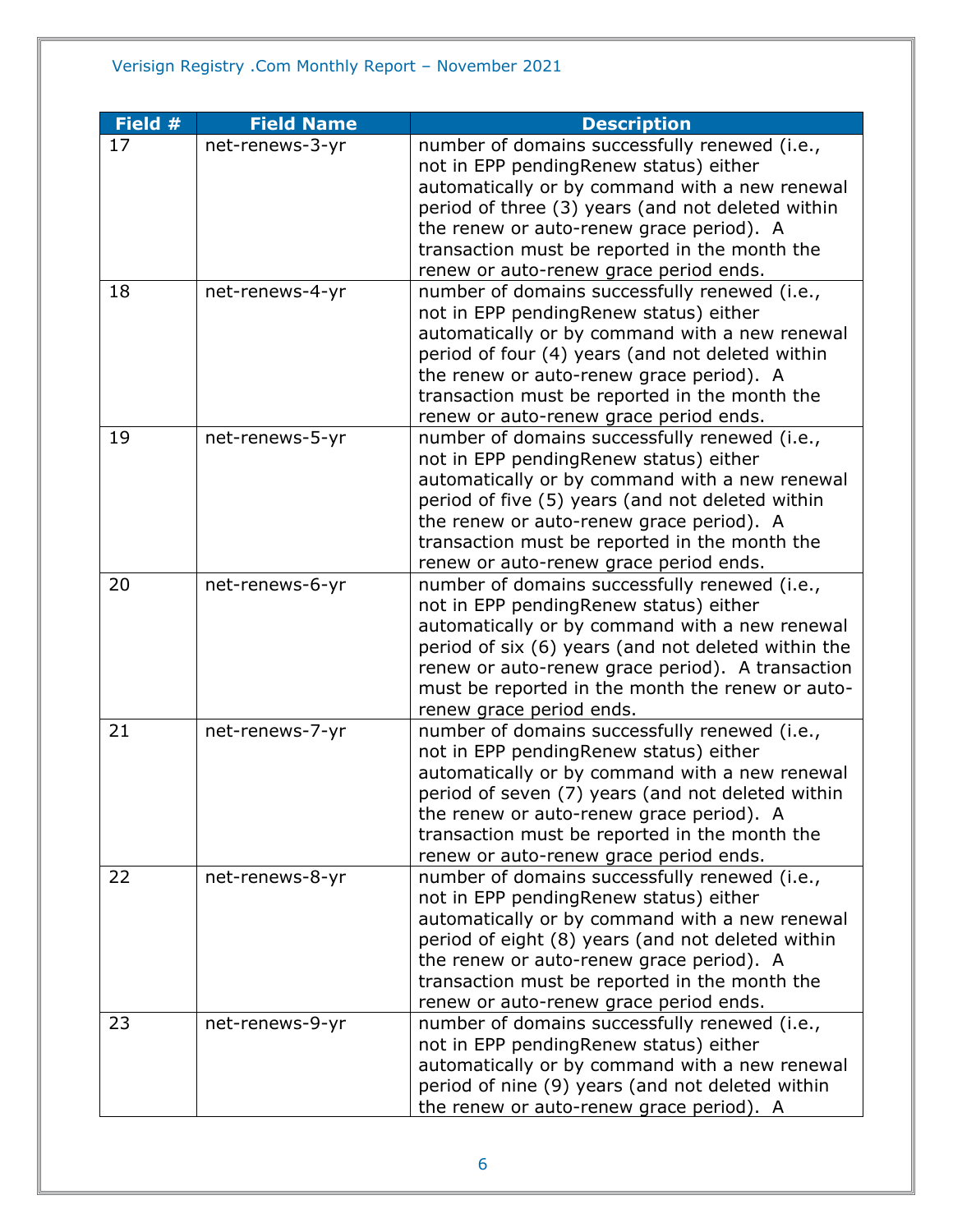| Field # | <b>Field Name</b>      | <b>Description</b>                                  |
|---------|------------------------|-----------------------------------------------------|
|         |                        | transaction must be reported in the month the       |
|         |                        | renew or auto-renew grace period ends.              |
| 24      | net-renews-10-yr       | number of domains successfully renewed (i.e.,       |
|         |                        | not in EPP pendingRenew status) either              |
|         |                        | automatically or by command with a new renewal      |
|         |                        | period of ten (10) years (and not deleted within    |
|         |                        | the renew or auto-renew grace period). A            |
|         |                        | transaction must be reported in the month the       |
|         |                        | renew or auto-renew grace period ends.              |
| 25      | transfer-gaining-      | number of domain transfers initiated by this        |
|         | successful             | registrar that were successfully completed (either  |
|         |                        | explicitly or automatically approved) and not       |
|         |                        | deleted within the transfer grace period. A         |
|         |                        | transaction must be reported in the month the       |
|         |                        | transfer grace period ends.                         |
| 26      | transfer-gaining-      | number of domain transfers initiated by this        |
|         | nacked                 | registrar that were rejected (e.g., EPP transfer    |
|         |                        | op="reject") by the other registrar                 |
| 27      | transfer-losing-       | number of domain transfers initiated by another     |
|         | successful             | registrar that were successfully completed (either  |
|         |                        | explicitly or automatically approved)               |
| 28      | transfer-losing-nacked | number of domain transfers initiated by another     |
|         |                        | registrar that this registrar rejected (e.g., EPP   |
|         |                        | transfer op="reject")                               |
| 29      | transfer-disputed-won  | number of transfer disputes in which this registrar |
|         |                        | prevailed (reported in the month where the          |
|         |                        | determination happened)                             |
| 30      | transfer-disputed-lost | number of transfer disputes this registrar lost     |
|         |                        | (reported in the month where the determination      |
|         |                        | happened)                                           |
| 31      | transfer-disputed-     | number of transfer disputes involving this          |
|         | nodecision             | registrar with a split or no decision (reported in  |
|         |                        | the month where the determination happened)         |
| 32      | deleted-domains-       | domains deleted within the add grace period         |
|         | grace                  | (does not include names deleted while in EPP        |
|         |                        | pendingCreate status). A deletion must be           |
|         |                        | reported in the month the name is purged.           |
| 33      | deleted-domains-       | domains deleted outside the add grace period        |
|         | nograce                | (does not include names deleted while in EPP        |
|         |                        | pendingCreate status). A deletion must be           |
|         |                        | reported in the month the name is purged.           |
| 34      | restored-domains       | domain names restored during reporting period       |
| 35      | restored-noreport      | total number of restored names for which a          |
|         |                        | restore report is required by the registry, but the |
|         |                        | registrar failed to submit it                       |
| 36      | agp-exemption-         | total number of AGP (add grace period)              |
|         | requests               | exemption requests                                  |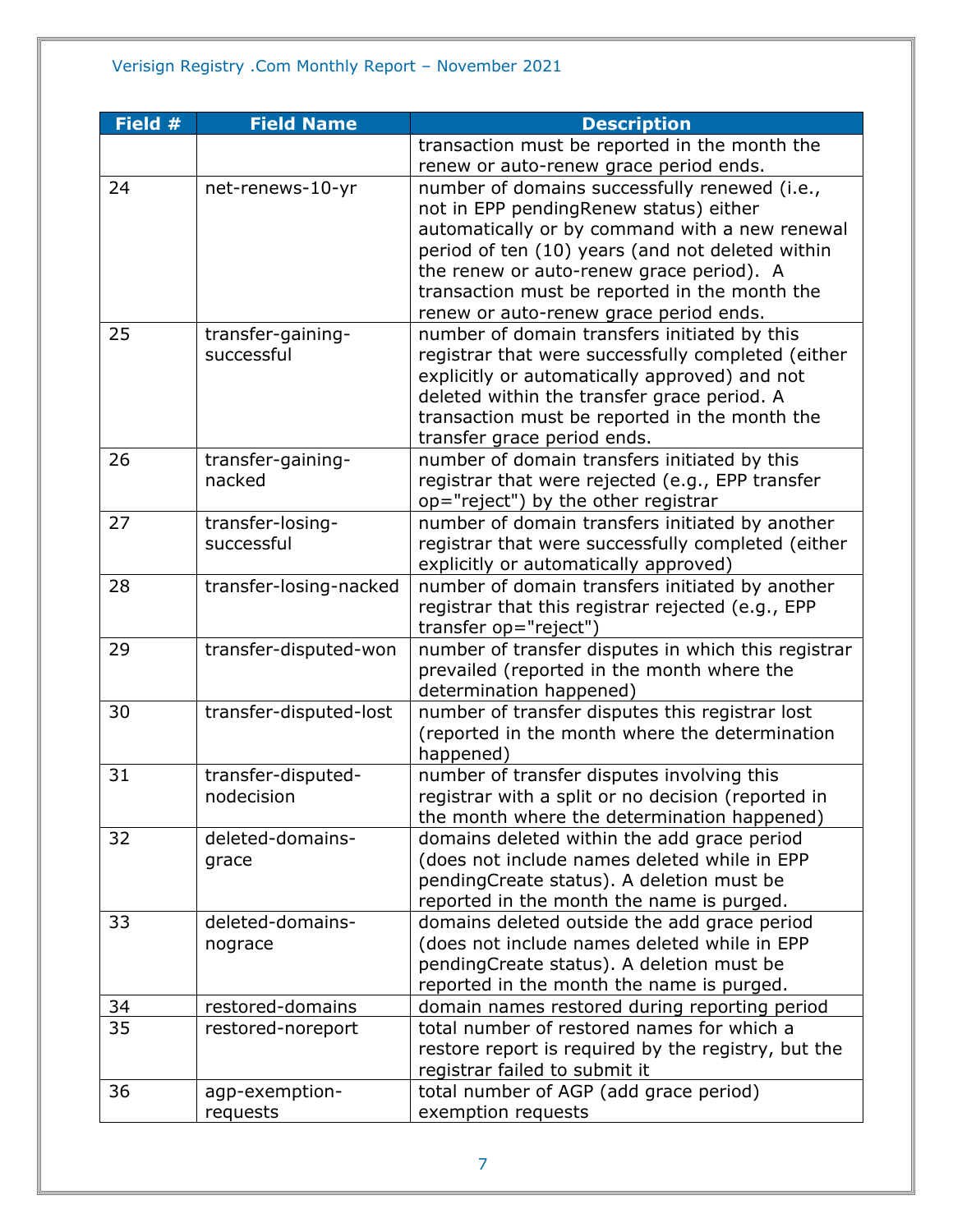#### Verisign Registry .Com Monthly Report – November 2021

| Field # | <b>Field Name</b> | <b>Description</b>                                |
|---------|-------------------|---------------------------------------------------|
| 37      | agp-exemptions-   | total number of AGP (add grace period)            |
|         | granted           | exemption requests granted                        |
| 38      | agp-exempted-     | total number of names affected by granted AGP     |
|         | domains           | (add grace period) exemption requests             |
| 39      | attempted-adds    | number of attempted (both successful and failed)  |
|         |                   | domain name create commands                       |
| 40      | consolidate-      | total number of days added to the expiration date |
|         | transaction-days  | of all domain names via consolidate/sync          |
|         |                   | transactions. The number of days of a             |
|         |                   | consolidate/sync transaction must be reported     |
|         |                   | here in the month the transaction took place.     |
| 41      | consolidate-      | total number of consolidate/sync transactions. A  |
|         | transactions      | transaction must be reported in the month the     |
|         |                   | transaction took place.                           |

#### <span id="page-7-0"></span>**3. Registry Functions Activity Report (Appendix 4A, Item 3)**

The table below defines the fields that are included in the .COM Registry Functions Activity Report, which is provided in accordance with Appendix 4A.

| Field # | <b>Field Name</b>             | <b>Description</b>                                                                                                                                                                                                                                                         |
|---------|-------------------------------|----------------------------------------------------------------------------------------------------------------------------------------------------------------------------------------------------------------------------------------------------------------------------|
| 01      | operational-registrars        | number of operational registrars at the end of the<br>reporting period                                                                                                                                                                                                     |
| 02      | zfa-passwords                 | number of active zone file access passwords at<br>the end of the reporting period; "CZDS" may be<br>used instead of the number of active zone file<br>access passwords, if the Centralized Zone Data<br>Service (CZDS) is used to provide the zone file to<br>the end user |
| 03      | whois-43-queries              | number of WHOIS (port-43) queries responded<br>during the reporting period                                                                                                                                                                                                 |
| 04      | web-whois-queries             | number of Web-based Whois queries responded<br>during the reporting period, not including<br>searchable Whois                                                                                                                                                              |
| 05      | searchable-whois-<br>queries  | number of searchable Whois queries responded<br>during the reporting period, if offered                                                                                                                                                                                    |
| 06      | dns-udp-queries-<br>received  | number of DNS queries received over UDP<br>transport during the reporting period                                                                                                                                                                                           |
| 07      | dns-udp-queries-<br>responded | number of DNS queries received over UDP<br>transport that were responded during the<br>reporting period                                                                                                                                                                    |
| 08      | dns-tcp-queries-<br>received  | number of DNS queries received over TCP<br>transport during the reporting period                                                                                                                                                                                           |
| 09      | dns-tcp-queries-<br>responded | number of DNS queries received over TCP<br>transport that were responded during the<br>reporting period                                                                                                                                                                    |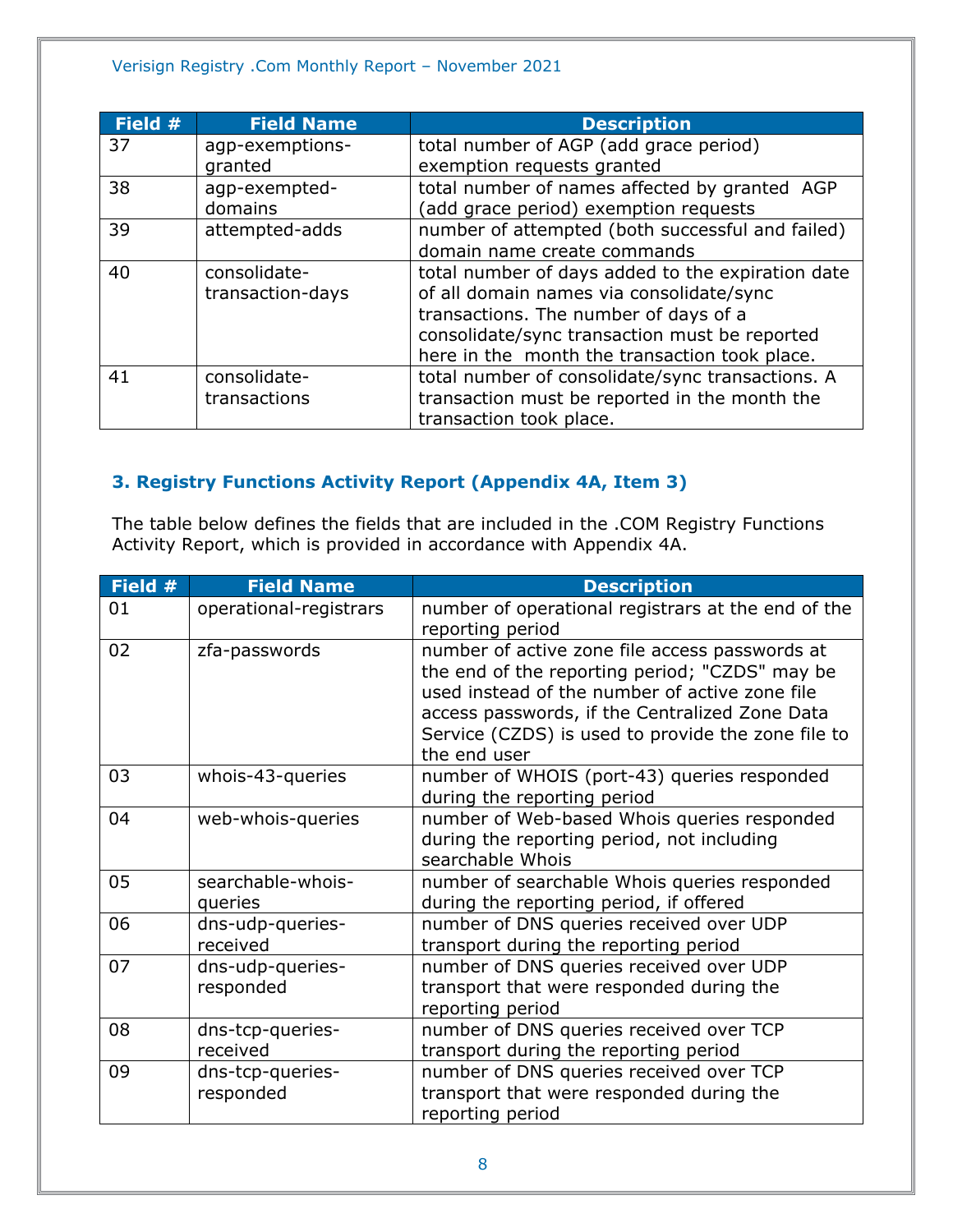### Verisign Registry .Com Monthly Report – November 2021

| <b>Description</b>                               |
|--------------------------------------------------|
| number of SRS (EPP and any other interface)      |
| domain name "check" requests responded during    |
|                                                  |
| number of SRS (EPP and any other interface)      |
| domain name "create" requests responded during   |
|                                                  |
| number of SRS (EPP and any other interface)      |
| domain name "delete" requests responded during   |
|                                                  |
| number of SRS (EPP and any other interface)      |
| domain name "info" requests responded during     |
|                                                  |
| number of SRS (EPP and any other interface)      |
| domain name "renew" requests responded during    |
|                                                  |
| number of SRS (EPP and any other interface)      |
| domain name RGP "restore" requests delivering a  |
| restore report responded during the reporting    |
|                                                  |
| number of SRS (EPP and any other interface)      |
| domain name RGP "restore" requests responded     |
|                                                  |
| number of SRS (EPP and any other interface)      |
| domain name "transfer" requests to approve       |
| transfers responded during the reporting period  |
| number of SRS (EPP and any other interface)      |
| domain name "transfer" requests to cancel        |
| transfers responded during the reporting period  |
| number of SRS (EPP and any other interface)      |
| domain name "transfer" requests to query about   |
| a transfer responded during the reporting period |
| number of SRS (EPP and any other interface)      |
| domain name "transfer" requests to reject        |
| transfers responded during the reporting period  |
| number of SRS (EPP and any other interface)      |
| domain name "transfer" requests to request       |
| transfers responded during the reporting period  |
| number of SRS (EPP and any other interface)      |
| domain name "update" requests (not including     |
| RGP restore requests) responded during the       |
|                                                  |
| number of SRS (EPP and any other interface)      |
| host "check" requests responded during the       |
|                                                  |
| number of SRS (EPP and any other interface)      |
| host "create" requests responded during the      |
|                                                  |
|                                                  |